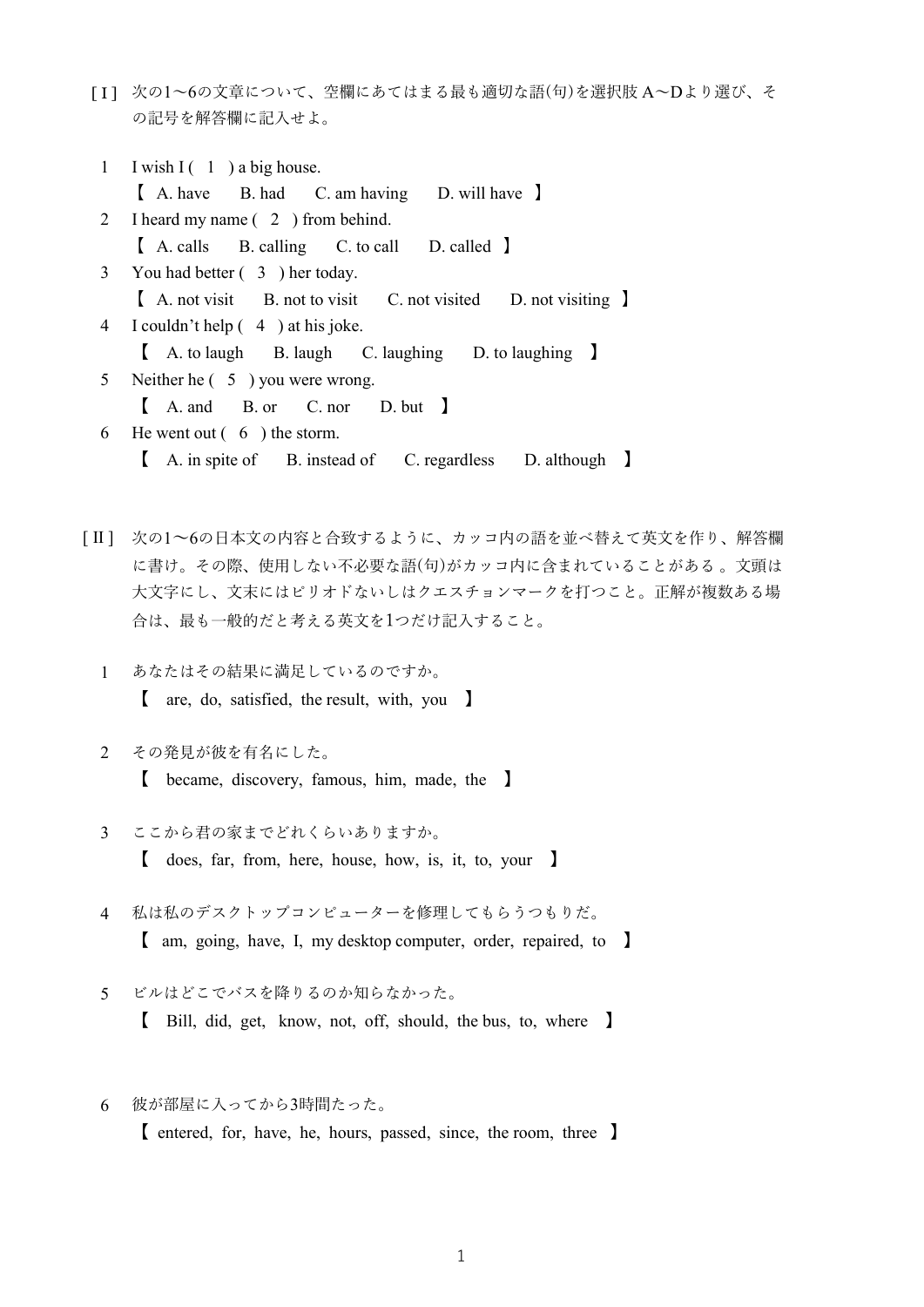- 1 Not a single item of clothing has become so common in such a short amount of time, since humans invented shoes or underwear. From Melbourne to Mexico City, Beijing to Bordeaux, many people can be seen wearing this piece of clothing: the face mask. But  $[\mathcal{F}]$ , maybe never, has anything else worn by humans created such widespread debate.
- 2 Jeremy Howard is the co-founder of #Masks4All, a group supporting face mask use for everyone. Speaking recently about masks, Howard said there has probably never been such a quick and "dramatic" change in worldwide human **(1)behavior**.
- 3 Yet not everyone is accepting this safety measure, which health officials say is aimed at reducing the spread of the coronavirus. Plenty of people do not like being told what to do. Many also do not trust scientific evidence suggesting that masks can be an effective way to
- 4 At demonstrations in the United States, Canada and Britain, people have criticized face masks. At one recent protest in London, a person argued against mask-wearing requirements in stores, saying: "People die every year. This is nothing new."
- 5 Mohammed al-Burji, a 42-year-old government worker in Lebanon, shared his thoughts on wearing masks with The Associated Press. He said he walks to work without a mask and does not worry. "There is no coronavirus, brother. They're just deceiving people." As of July 24, Lebanon had reported over 3,400 coronavirus infections and 46 deaths. Officials have made [ イ ] appeals for people to keep wearing masks and to **(3)practice** social distancing.
- 6 In Mexico City, Estima Mendoza says she feels shock and fear when seeing people not wearing masks. "I feel defenseless. On one hand I judge them, and on the other I ask myself 'Why?'" Mendoza said, "As human beings, we always judge."
- 7 In France, masks resulted in an unexpected **(4)benefit** for Maria Dabo. She no longer feels so different in a country that has made laws to prevent Muslim women from wearing face coverings. "I feel like we are a bit better understood," Dabo said. "Everyone is obliged to do the same as us, which makes me believe that God is busy teaching people a lesson, that covering up isn't religious or anything else. It's about not being a fool and protecting oneself."
- 8 Masks can even divide families. Yu Jungyul, a child-health worker in Seoul, South Korea, says she has to ask her husband to wear  $[\vec{v}]$  often. She says she tells him, "We have to wear masks for other people now, rather than only for ourselves."
- 9 Shopping with her young children, French museum worker Celine Brunet-Moret said she  $(5)$  misses not being able to see  $\lceil 1 \rceil$  on people's faces. "You don't see people smiling or if they are OK or not," Brunet-Moret said. "It's not the same life and it's not the normal life," she added. "So I'm thinking that we'll never get used to it ...."
- 10 But across the street from the shop where Brunet-Moret was buying cheese, Laure Estiez said that going out without one of her home-made masks now feels "almost unnatural." She says every morning she goes through a process of picking colors to match her mood and clothing. She says this daily activity has become "a pleasure." "We have a very strong capacity for  $\lceil \frac{1}{2} \rceil$ ," she said. "You get used to everything."

Based on *Ideas About Face Masks From Around the World, Aug 2, 2020*

<https://learningenglish.voanews.com/a/ideas-about-face-masks-from-around-the-world-/5519719.html>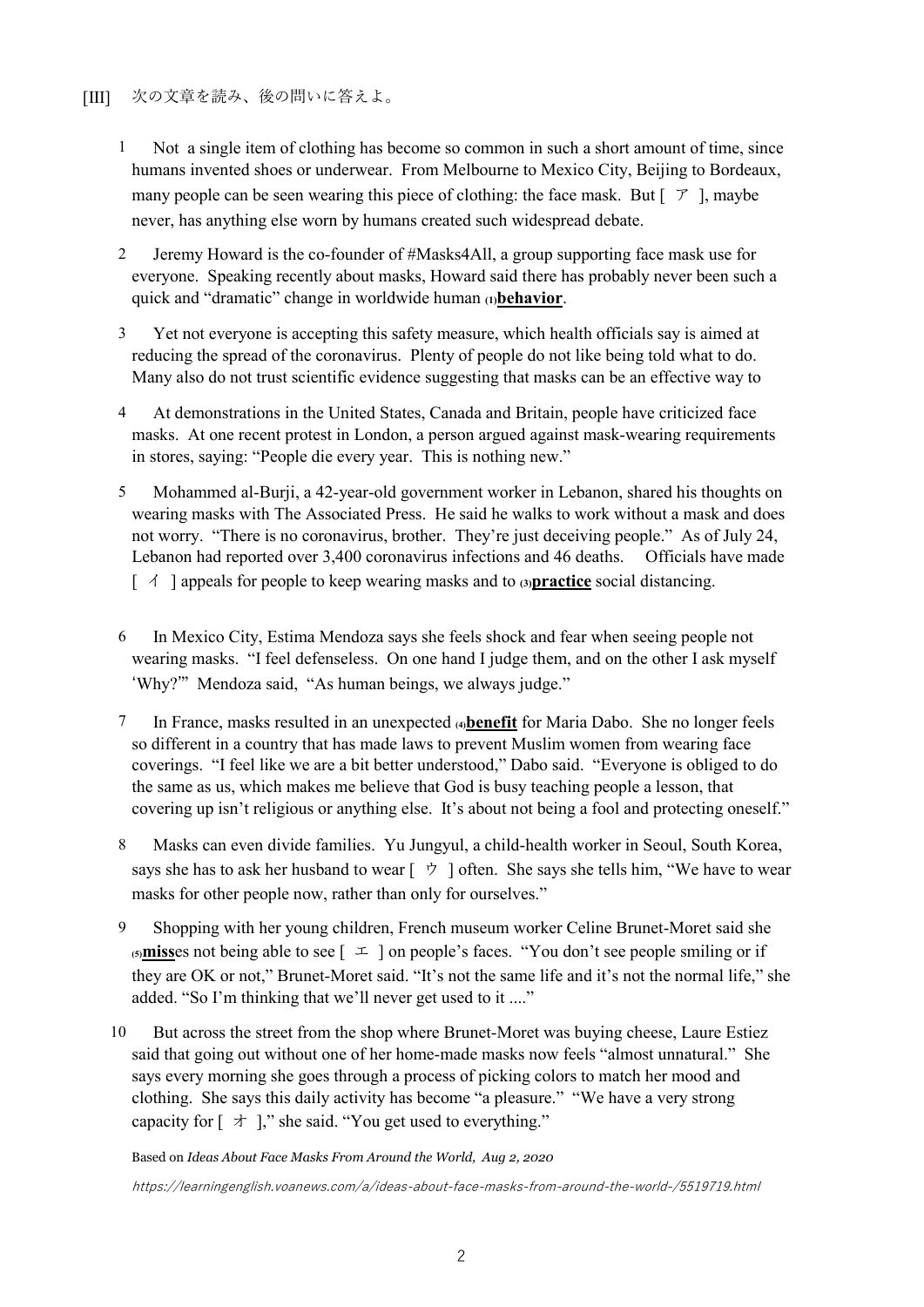1 本文で使われた下記の語について、下線部の発音が同じものをそれぞれA~Dより選び、その 記号を解答欄に記入せよ。

| measure  | [A. meant]             | B. meaning | C. remain | D. meter ]                |
|----------|------------------------|------------|-----------|---------------------------|
| spread   | [A. reading B. thread] |            | C. reed   | D. freedom ]              |
| fear     | [A. bear]              | B. dare    | C. there  | $D.$ hear $\vert$         |
| thoughts | [A. boat]              | B. remote  | C. caught | D. float $\vert$          |
| mood     | A. food                | B. stood   | C. blood  | $D.$ flood $\overline{)}$ |

- 2 本文中の下線部(1)~(5)の語について、本文中での意味として最も適切なものをそれぞれA~ Dより選び、その記号を解答欄に記入せよ。
	- (1) behavior
		- A. pressure or stress
		- B. attitude or action
		- C. surprise or shock
		- D. fashion or clothing

## (2) reduce

- A. to stop or ban
- B. to treat or care
- C. to lessen or decrease
- D. to find or detect

## (3) practice

- A. to train or exercise
- B. to do or to carry out
- C. to teach or to order
- D. to agree or to support

## (4) benefit

- A. income or profit
- B. surprise or shock
- C. kindness or sympathy
- D. advantage or merit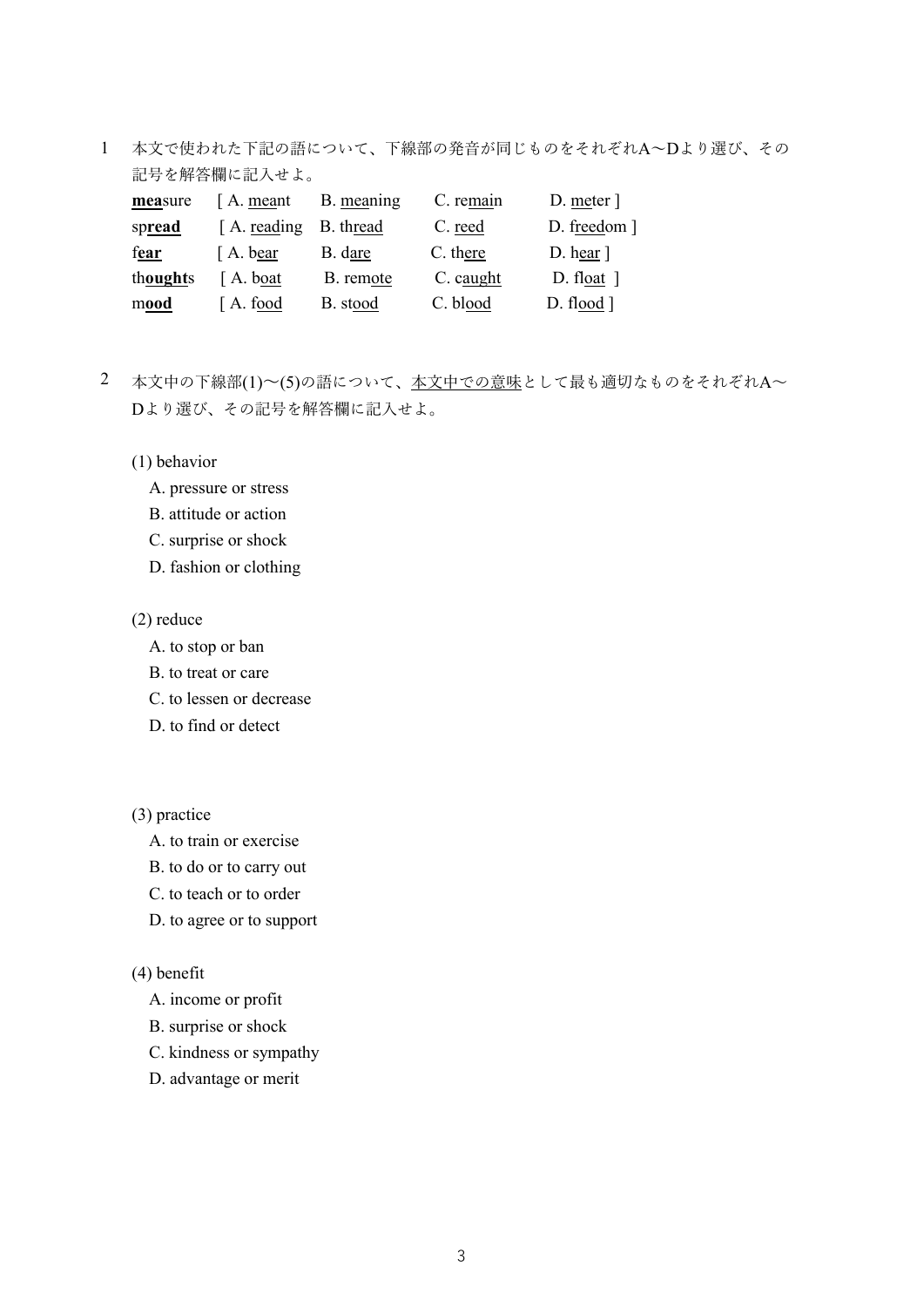$(5)$  miss

- A. to feel sad (without something)
- B. to make a mistake
- C. to be too late to catch
- D. to avoid
- 3 本文中の空欄 [ ア ]~[ オ ]に入る文脈上最も適切な語句をそれぞれA~Dより選び、その記 号を解答欄に記入せよ。

| $\lceil \mathcal{F} \rceil$ A. usually | B. often      | C. sometimes | D. rarely    |
|----------------------------------------|---------------|--------------|--------------|
| $\lceil \bigwedge$   A. public         | B. private    | C. dangerous | D. secret    |
| [ウ] A. many                            | B. others     | C. things    | D. one       |
| $\lceil \pm \rceil$ A. fear            | B. relief     | C. emotions  | D. a mouth   |
| [オ] A. fear                            | B. adaptation | C. anger     | D. rejection |

- 4 次の(1)~(5)の文章が、本文の内容と合致していれば〇、合致していなければ×を解答欄に 記入し、×の場合は合致しない箇所に下線を引け。
	- (1) Many people do not trust scientific evidence suggesting that masks can be an effective way to reduce new infections, and plenty of people do not like to tell others what to do.
	- (2) Mohammed al-Burji, a 42-year-old government worker in Lebanon, shared his thoughts on wearing masks with The Associated Press, and insisted on wearing masks.
	- (3) France has made laws which do not allow Muslim women to wear face coverings.
	- (4) Celine Brunet-Moret feels sad as she cannot see other people's facial expressions any longer. Now she cannot tell how other people feel because of the masks.
	- (5) Laure Estiez thinks going out with face masks is almost unnatural. Every morning she selects a mask which matches her clothing.